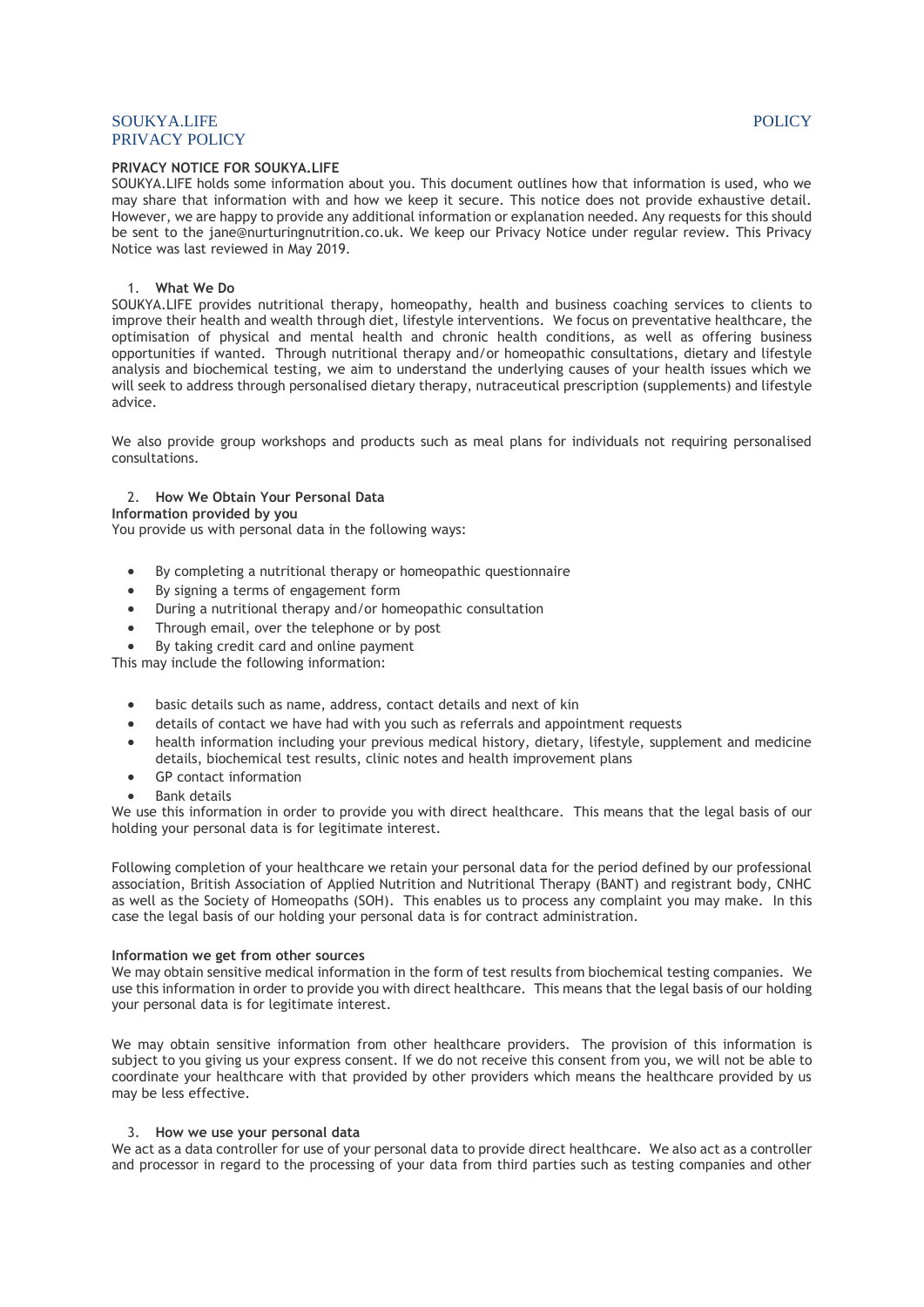healthcare providers. We act as a data controller and processor in regard to the processing of credit card and online payments.

We undertake at all times to protect your personal data, including any health and contact details, in a manner which is consistent with our duty of professional confidence and the requirements of the General Data Protection Regulation (GDPR) concerning data protection. We will also take reasonable security measures to protect your personal data storage.

We may use your personal data where there is an overriding public interest in using the information e.g. in order to safeguard an individual, or to prevent a serious crime. Also where there is a legal requirement such as a formal court order. We may use your data for marketing purposes such as newsletters but this would be subject to you giving us your express consent.

# 4. **Do you share my information with other organisations?**

We will keep information about you confidential. We will only disclose your information with other third parties with your express consent with the exception of the following categories of third parties:

- Our registrant body, CNHC, our professional association, BANT, and Society of Homeopaths (SOH) for the processing of a complaint made by you
- Any contractors and advisors that provide a service to us or act as our agents on the understanding that they keep the information confidential
- Anyone to whom we may transfer our rights and duties under any agreement we have with you
- Any legal or crime prevention agencies and/or to satisfy any regulatory request (eg, CNHC) if we have a duty to do so or if the law allows us to do so

We may share your information with supplement companies and biochemical testing companies as part of providing you with direct healthcare. We will not include any sensitive information

We will seek your express consent before sharing your information with your GP or other healthcare providers. However, if we believe that your life is in danger then we may pass your information onto an appropriate authority (such as the police, social services in the case of a child or vulnerable adult, or GP in case of self-harm) using the legal basis of vital interests.

We may share your case history in an anonymised form with our peers for the purpose of professional development. This may be at clinical supervision meetings, conferences, online forums, and through publishing in medical journals, trade magazines or online professional sites. We will seek your explicit consent before processing your data in this way.

# 5. **What are your rights?**

Every individual has the right to see, amend, delete or have a copy, of data held that can identify you, with some exceptions. You do not need to give a reason to see your data.

If you want to access your data you must make a subject access request in writing to [susan@soukay.life.](mailto:susan@soukay.life) Under special circumstances, some information may be withheld. We shall respond within 20 working days from the point of receiving the request and all necessary information from you. Our response will include the details of the personal data we hold on you including:

- Sources from which we acquired the information
- The purposes of processing the information

Persons or entities with whom we are sharing the information

You have the right, subject to exemptions, to ask to:

- Have your information deleted
- Have your information corrected or updated where it is no longer accurate
- Ask us to stop processing information about you where we are not required to do so by law or in accordance with the BANT, SOH and CNHC guidelines.
- Receive a copy of your personal data, which you have provided to us, in a structured, commonly used and machine readable format and have the right to transmit that data to another controller, without hindrance from us.
- Object at any time to the processing of personal data concerning you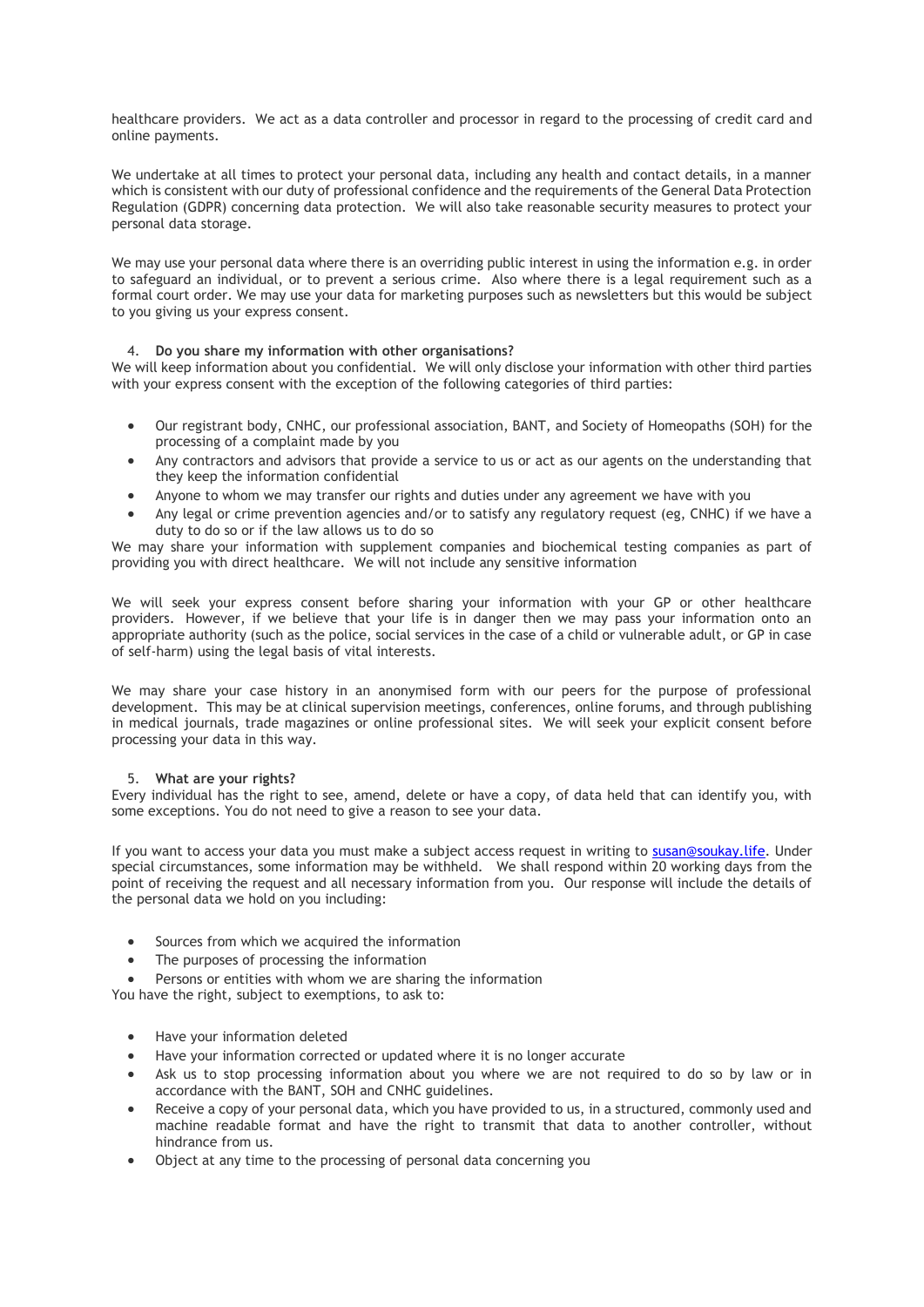We do not carry out any automated processing, which may lead to automated decision based on your personal data.

If you would like to invoke any of the above rights then please write to the Data Controller at Otterholme, Holly Hill Lane, Sarisbury Green, Southampton, SO31 7AH or email [susan@soukya.life.](mailto:susan@soukya.life)

### 6. **What safeguards are in place to ensure data that identifies me is secure?**

We only use information that may identify you in accordance with GDPR. This requires us to process personal data only if there is a legitimate basis for doing so and that any processing must be fair and lawful.

Within the health sector, we also have to follow the common law duty of confidence, which means that where identifiable information about you has been given in confidence, it should be treated as confidential and only shared for the purpose of providing direct healthcare. We will protect your information, inform you of how your information will be used, and allow you to decide if and how your information can be shared.

We also ensure the information we hold is kept in secure locations, restrict access to information to authorised personnel only, protect personal and confidential information held on equipment such as laptops with encryption (which masks data so that unauthorised users cannot see or make sense of it). We ensure external data processors that support us are legally and contractually bound to operate and prove security arrangements are in place where data that could or does identify a person are processed.

SOUKYA.LIFE is registered with the Information Commissioner's Office (ICO) as a data controller and collects data for a variety of purposes. A copy of the registration is available through the ICO website (search by business name).

#### 7. **How long do you hold confidential information for?**

All records held by SOUKYA.LIFE will be kept for the duration specified by guidance from our professional association BANT and SOH.

#### 8. **Forms**

We do use electronic forms on our website making use of an available 'forms module' which has a number of built-in features to help ensure privacy. We also aim to use secure forms where appropriate.

In compliance with EU legislation, the following table lists the use of cookies on this web site:

| Cookie name             | Purpose                                                  |
|-------------------------|----------------------------------------------------------|
| <b>AcceptCookies</b>    | This is used to store whether you have agreed to receive |
|                         | cookies. Persistent for one year.                        |
| <b>Google Analytics</b> | These cookies are used to collect information about how  |
|                         | visitors use our site. We use the information to compile |
|                         | reports and to help us improve the site. The cookies     |
|                         | collect information in an anonymous form, including the  |
|                         | number of visitors to the site, where visitors have come |
|                         | to the site from and the pages they visited.             |

Cookies are small. We do not make use of cookies to collect any private or personally identifiable information. The technical platform of this website uses cookies solely to aid the proper technical functioning of the website. The cookies used contain random strings of characters alongside minimal information about the state and session of the website – which in no way collects or discloses any personal information about you as a visitor.

Advanced areas of this site may use cookies to store your presentation preferences in a purely technical fashion with no individually identifiable information. Note also our statement on analytics software below – as analytics software also uses cookies to function.

Most web browsers allow some control of most cookies through the browser settings. To find out more about cookies, including how to see what cookies have been set and how to manage and delete them, visit [www.allaboutcookies.org](http://www.allaboutcookies.org/)

To opt out of being tracked by Google Analytics across all websites visit <http://tools.google.com/dlpage/gaoptout>